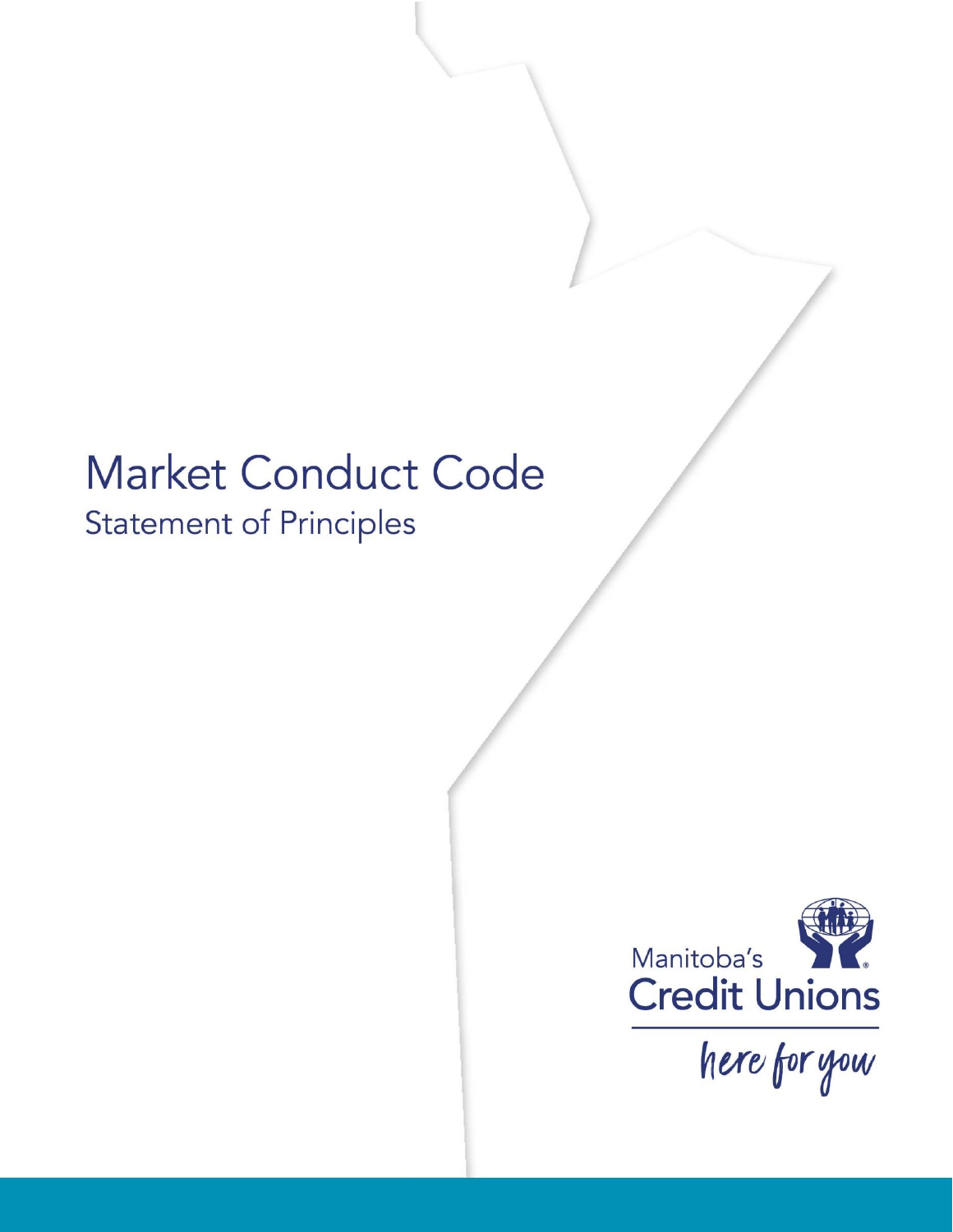Approved by the Board of Directors of \_\_\_\_\_\_\_\_\_\_\_\_\_\_\_\_\_\_\_\_\_\_\_\_\_\_Credit Union on  $\_\,\_\,\_\,\_\,\_\,\_\,\_\$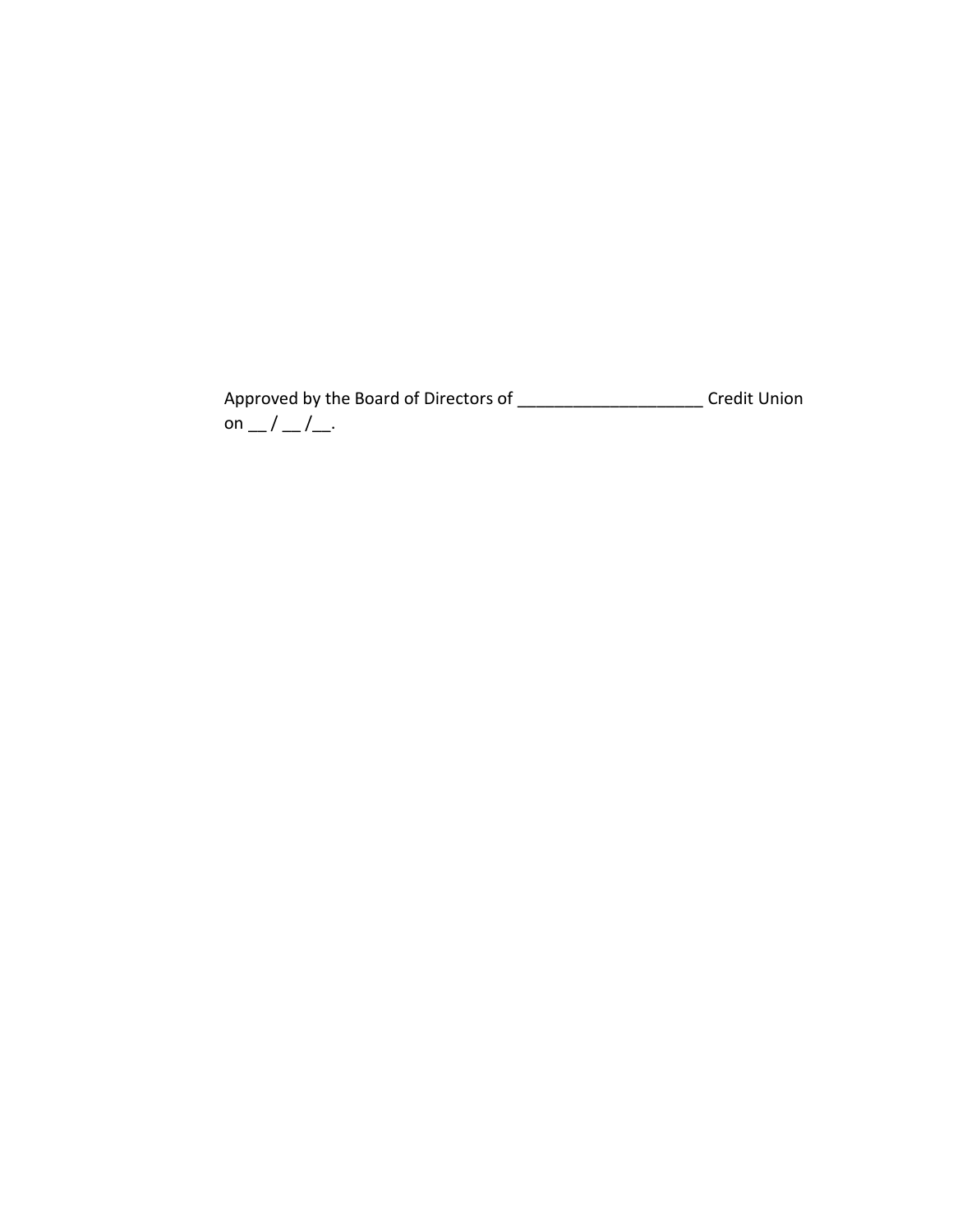# INTRODUCTION: PRINCIPLES in the CODE

Credit unions are unique institutions. Operating in Manitoba for over 80 years, Manitoba credit unions are financial cooperatives that are governed and financed differently as compared to banks. There are twice as many credit union locations in Manitoba as any other financial institution, and in many communities, a credit union is the only financial institution serving residents and small businesses.

If you have a credit union account, you have a democratic say when it comes to policy and decision-making. By voting for your credit union's board of directors — or running yourself — you help guide your credit union on its path. All decisions, big and small, are made right here in Manitoba communities.

At a credit union, profits go straight back into enhancing your credit union experience and to strengthening the community. The vast majority of the funds credit union members deposit are recirculated in our communities in the form of loans to homeowners, businesses, farmers and other members.

Our primary motivation is providing high quality products and services to our members. We are committed to ensuring that our members are satisfied with the level of services they receive. We also extend this commitment to prospective members and to the community at large.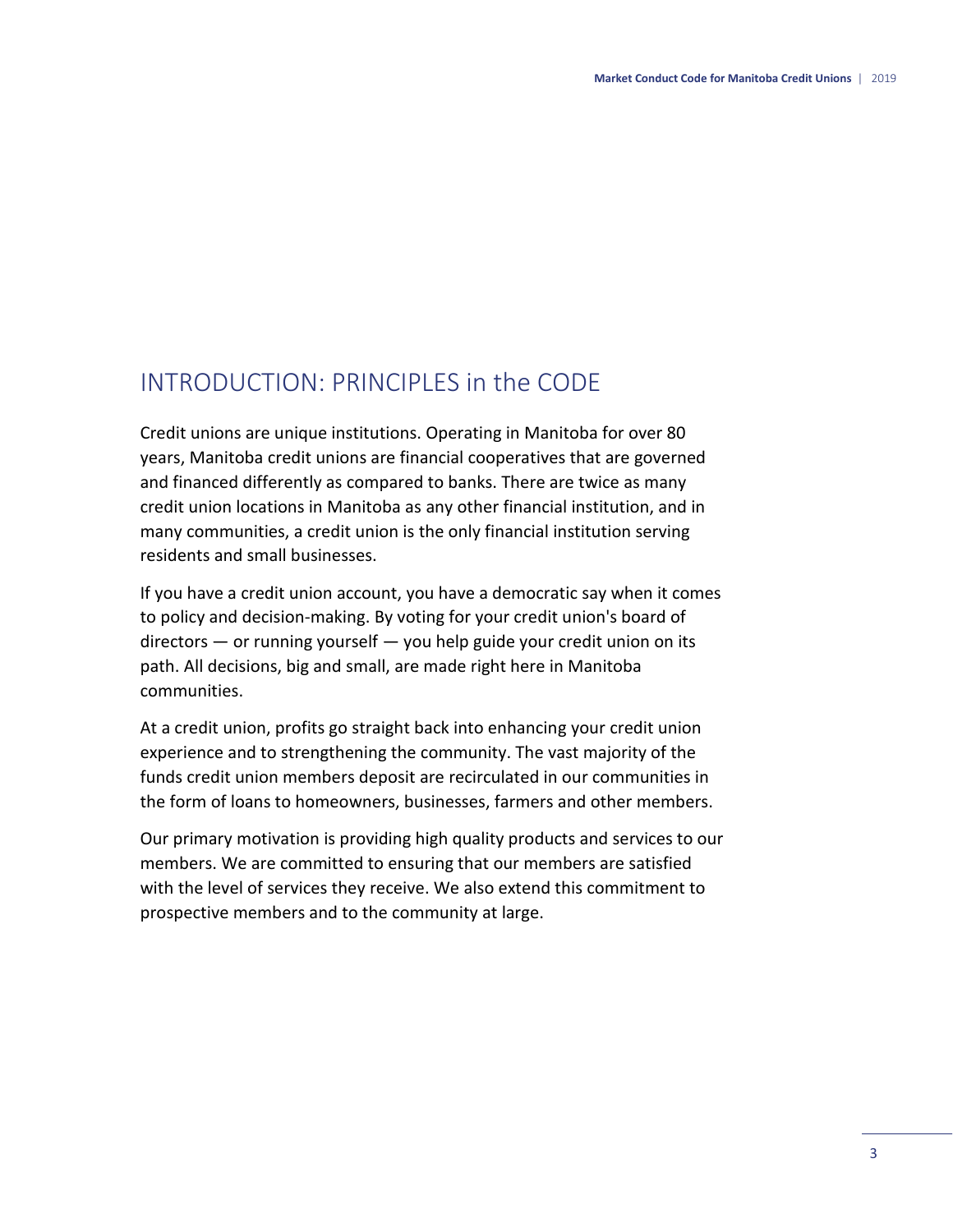This Market Conduct Code represents best practices for soliciting, promoting, advertising, marketing, selling, or distributing our products or services in Manitoba. This Code has been adopted by our credit union's board of directors and demonstrates our commitment to the fair treatment of those who use our products and services. Our best practices can be summarized in five key principles:

### Fair Treatment and Sales Practices

Treating members fairly and demonstrating fair sales practices are integral parts of our business practices.

### Business Practices

We are committed to providing fair treatment to all members using our products and services. It is a core component of our governance and corporate culture.

### Access to Banking Services

We ensure that all credit union members are provided access to certain fundamental financial services.

### Transparency and Disclosure

We strive to use plain-language descriptions of products and services in all our communications to allow members to make informed decisions.

### Complaint Handling

We examine complaints and settle them fairly, using a process that is available to all members*.*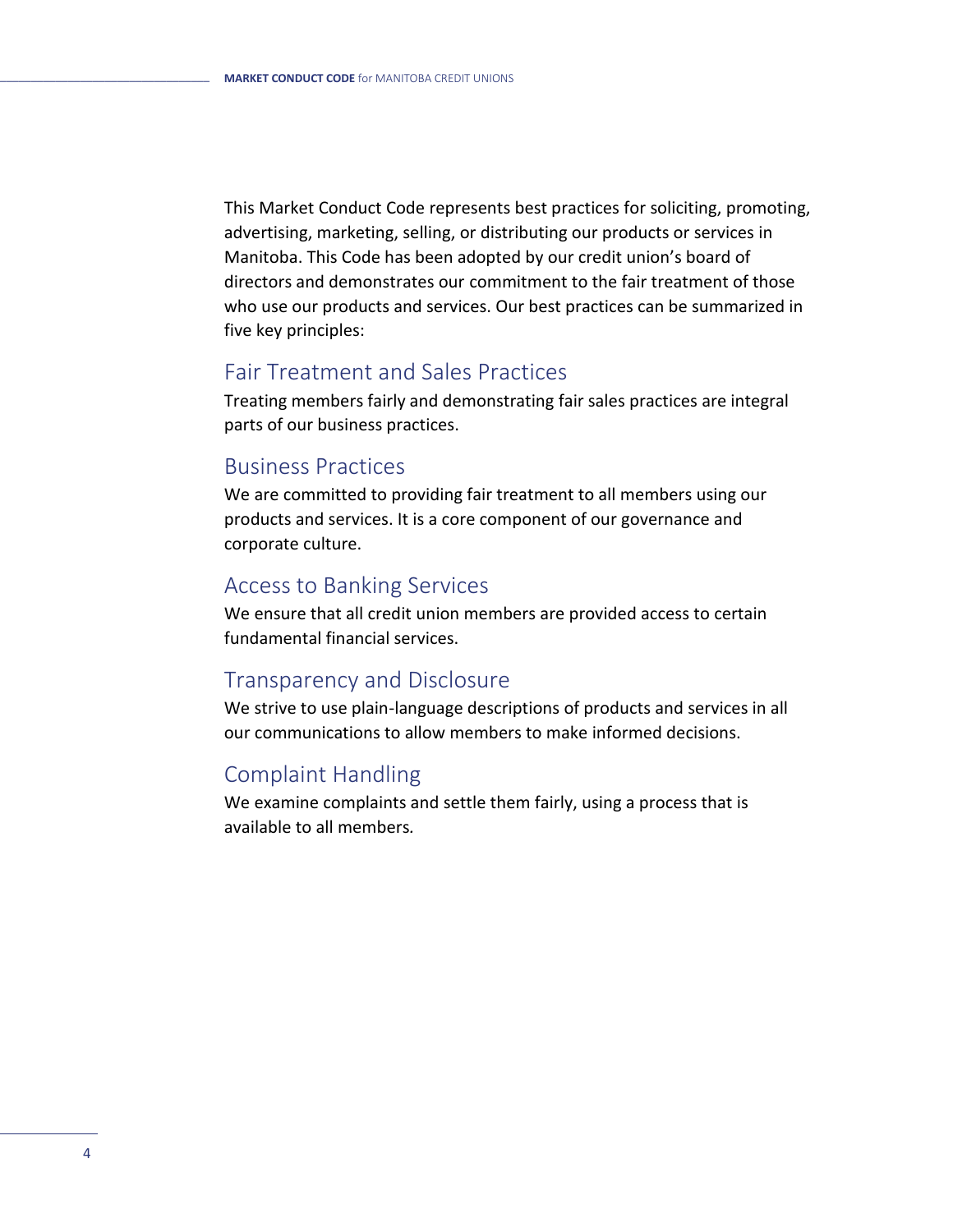# FAIR TREATMENT and FAIR SALES PRACTICES

### **Fair Treatment**

Our credit union treats all members who use our services fairly, and we demonstrate fair sales practices in all our business relationships. We will not discriminate against any of our members, or anyone who is considering using our services. We abide diligently by *The Human Rights Code* of Manitoba and make exceptions only when justified by law.

Our credit union will not take advantage of any member or potential member by misrepresenting facts, concealing information, or engaging in manipulation, unfair dealings or unethical activities, neither will we use threatening, intimidating, or abusive language. We treat all individuals with dignity and respect. We take extra care to be clear and comprehensive with those who are unable to protect their own interests. We take all reasonable steps to identify, avoid, and manage conflicts of interest.

### **Fair Sales**

Members who use our credit union have access to accurate information to help them choose the most affordable and appropriate product or service to meet their needs. Our advertising, marketing materials, and communications are straightforward, accurate, and easy to understand. We provide sufficient information to ensure that members considering our products and services can make informed and suitable choices. We exercise reasonable and prudent judgment in all our business dealings.

Our credit union is committed to the professional development of our employees who are trained to provide financial information that members can trust. Employee knowledge is gained, and improved upon, by appropriate training programs or work experience. Our employees keep abreast of changes in products and services, industry standards, and regulations that are relevant to their role.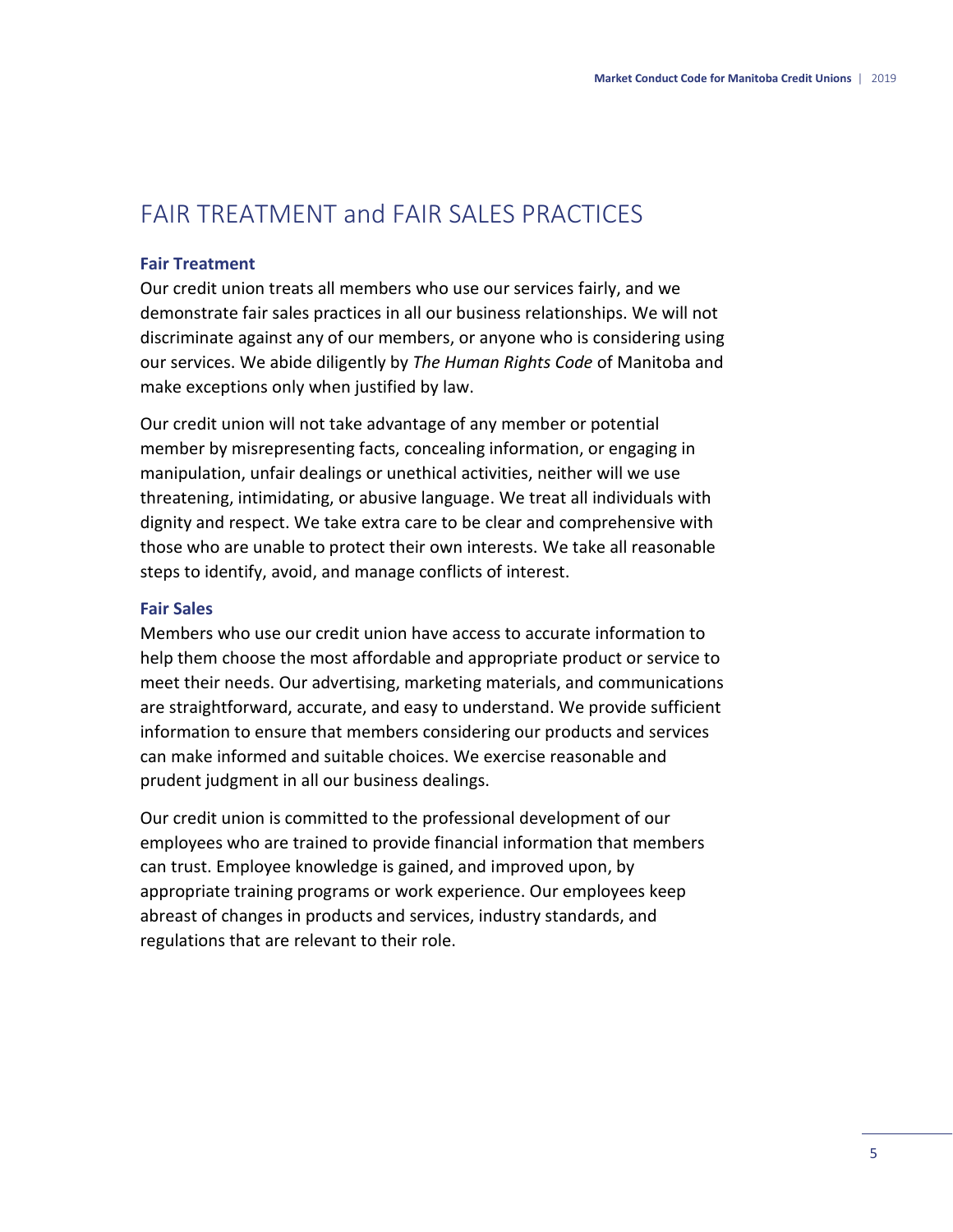#### **Tied selling and undue pressure**

Our credit union does not engage in undue pressure or coercion to convince members or potential members to select any particular product or service. While we may offer preferential pricing in connection with multi-product incentives, we do not impose any form of pressure to induce members to buy a particular product or service they don't want as a condition of obtaining those they do want.

#### **Negative-option billing**

The credit union does not practise negative-option billing, which means automatically billing members for a product or service they have not asked to purchase. We also provide notice and disclosure of any substantive changes made to member agreements.

#### **Preferential pricing**

In certain instances, we may offer a better price or rate on all or part of a product or service. This practice is not "tied selling" and is permissible under existing legislation. For example, we may offer a preferential price if a member has or is considering buying several other credit union products or services.

#### **Risk management**

To manage risk or costs, or to comply with any laws that apply to our operations, we may make reasonable requests of our members as a condition of acquiring a product or service.

### **Digital products and services**

Many legislative and regulatory requirements apply to digital financial products and services at the federal level. At the provincial level, our credit union follows regulatory guidance and best practices when providing Internet-based products and services in a digital environment.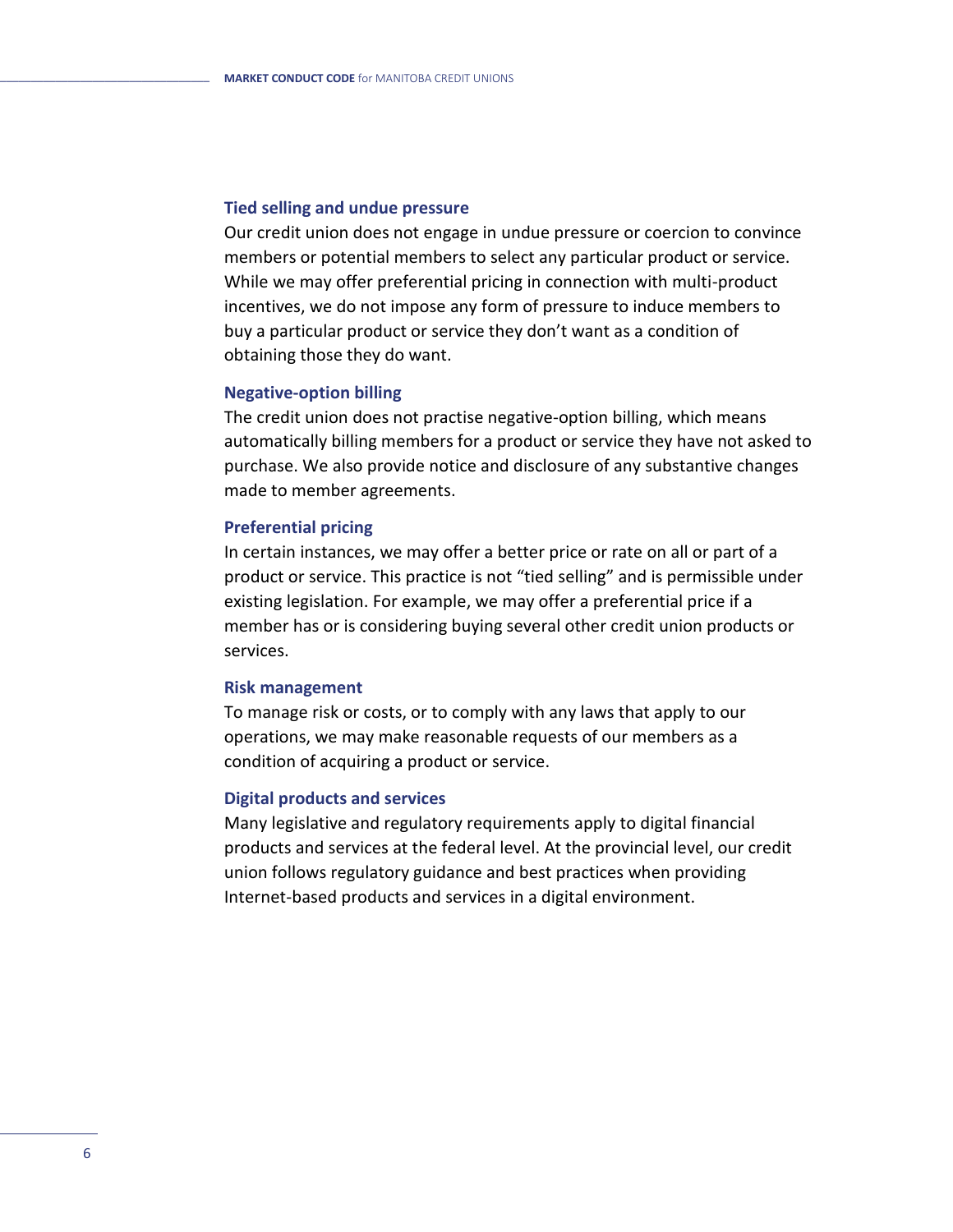## BUSINESS PRACTICES

Manitoba credit unions are full-service financial institutions that offer chequing and savings accounts, lines of credit, mortgages, business loans, financial advice, investment options, and more. We have everything you need to meet all of your financial needs. You can enjoy highly competitive rates for loans and deposits, as well as access to a vast network of surchargefree ATMs.

Fair treatment is a core principle of all our credit union's business practices. It is a hallmark of our corporate culture and is demonstrated in the dedication of our leadership and employees, as well as in our governance practices. This culture is based on making strategic decisions in the best interests of our members. Our employees support this culture by treating everyone who comes into the credit union with respect and courtesy.

Ensuring this culture is implemented and maintained is the responsibility of our board of directors, who are elected by our membership. It is the responsibility of senior management to report to the board on matters of adherence to the principles within the Code.

Fair treatment also applies to how we manage personal information. Members have a right to expect their financial affairs will be handled with discretion. We collect, use, and disclose all personal information strictly in accordance with the law.

### **Financial well-being and literacy**

Our members' financial well-being and financial literacy is important to us. As part of our commitment to enriching the lives of our members, we strive to increase the financial literacy of our members and the community we serve through appropriate financial planning.

### **Whistleblowing**

An opportunity to anonymously report suspected unethical conduct is a critical tool for any responsible business. Our whistleblowing policy allows employees to report incidents of actual or potentially improper or unethical conduct without fear of reprisal or unwarranted negative consequences. This policy also respects the rights of those about whom concerns are raised.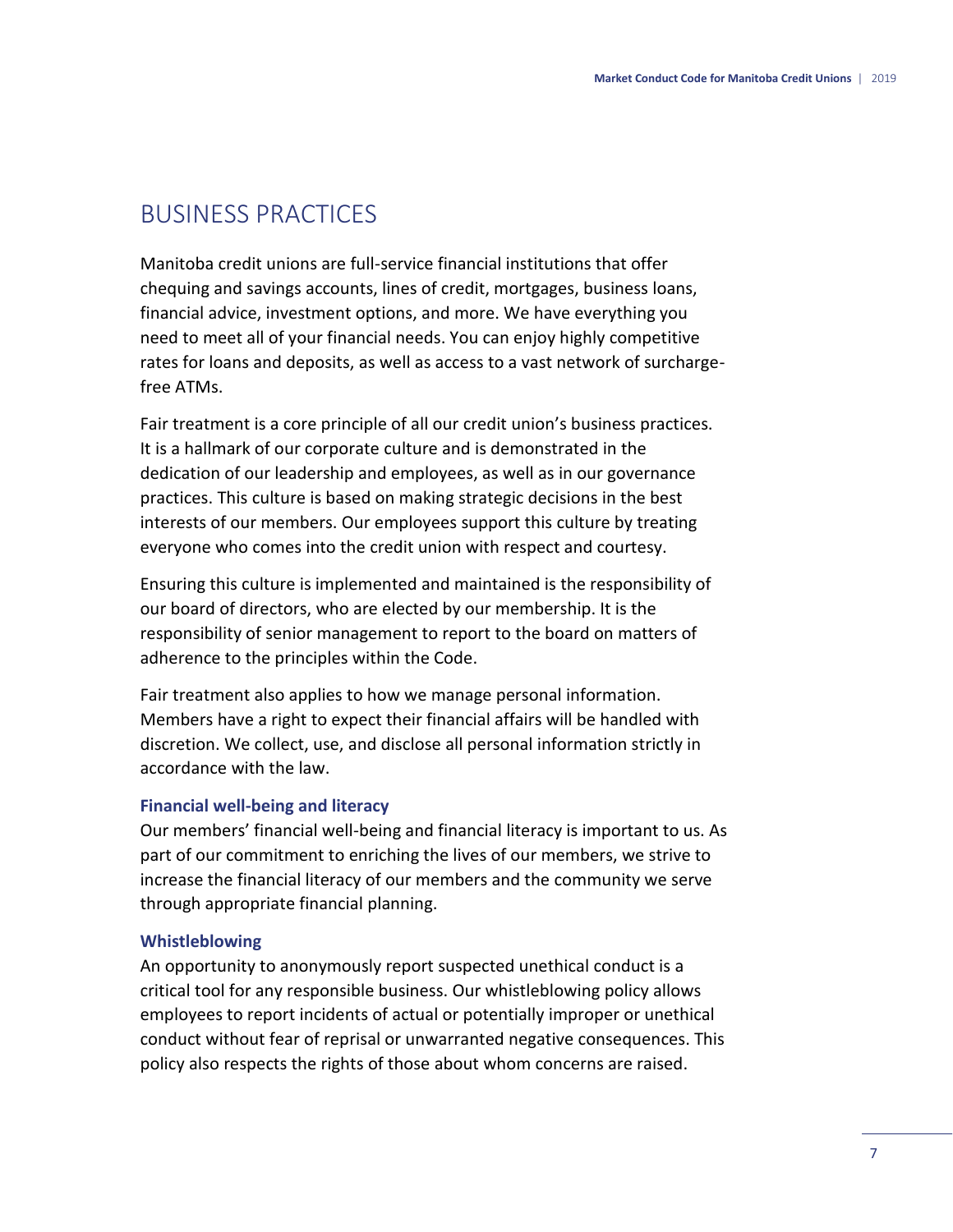### **Lobbying**

Like any other business or association, we enjoy the freedom — and the responsibility — to interact with government and to comment on policy and legislation that have an impact on our credit union. In so doing, we are careful to follow all federal and provincial laws that pertain to any lobbyist activities we might undertake.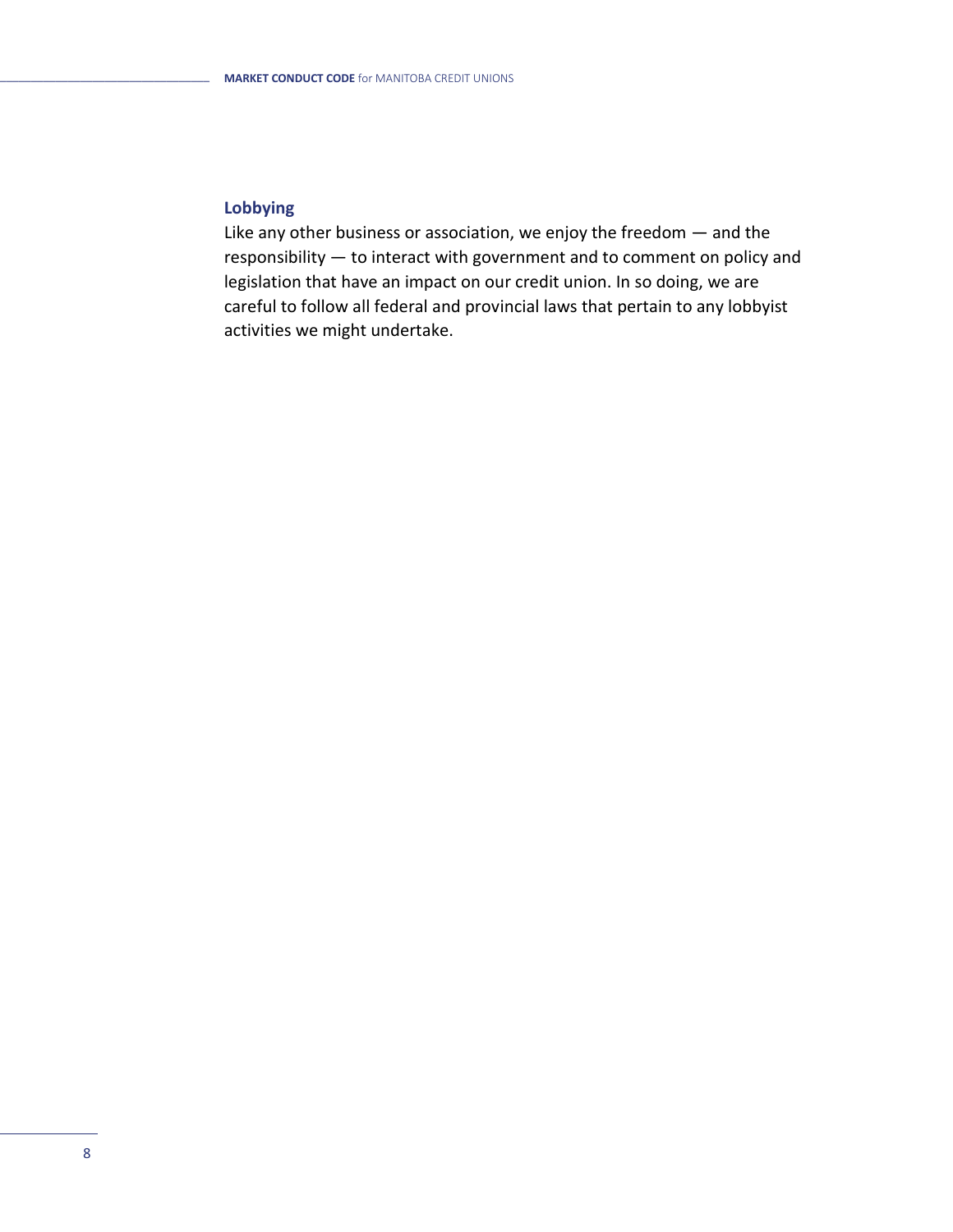# ACCESS to BANKING SERVICES

### **Access to deposit accounts**

Our credit union aims to provide all people with access to fundamental banking services. Members have the ability to deposit cheques electronically, at ATMs or in branch. We open deposit accounts for any person whose identity can be verified in accordance with applicable legislation, and if we refuse to do so, it is only for sound risk management reasons, such as where an applicant has not fulfilled a previous borrowing commitment or has a poor credit bureau score. Where possible, we assess whether we can minimize the risk by instead imposing restrictions on the member's account.

In accordance with provincial law, a credit union may refuse to open an account if it has a closed bond of association, and the applicant does not meet the conditions of that association.

When we refuse to open an account we inform the applicant of our decision. If we close a deposit account, we do so only in strict accordance with the membership or account agreement that governs our relationship with that member.

### **Restrictions on deposit accounts**

The credit union may impose reasonable restrictions on certain deposit accounts. Restrictions include placing temporary holds on cheques to allow time for them to clear or limiting the amount of cash provided on a deposited cheque. We will inform affected members of any restrictions to deposited funds, withdrawal limits, or increases to cheque-hold periods.

If warranted, we may impose limits on overdraft, on debit card privileges, or on ATM and online access.

We are not required to grant access to funds if we suspect any deposit is tied to illegal activity.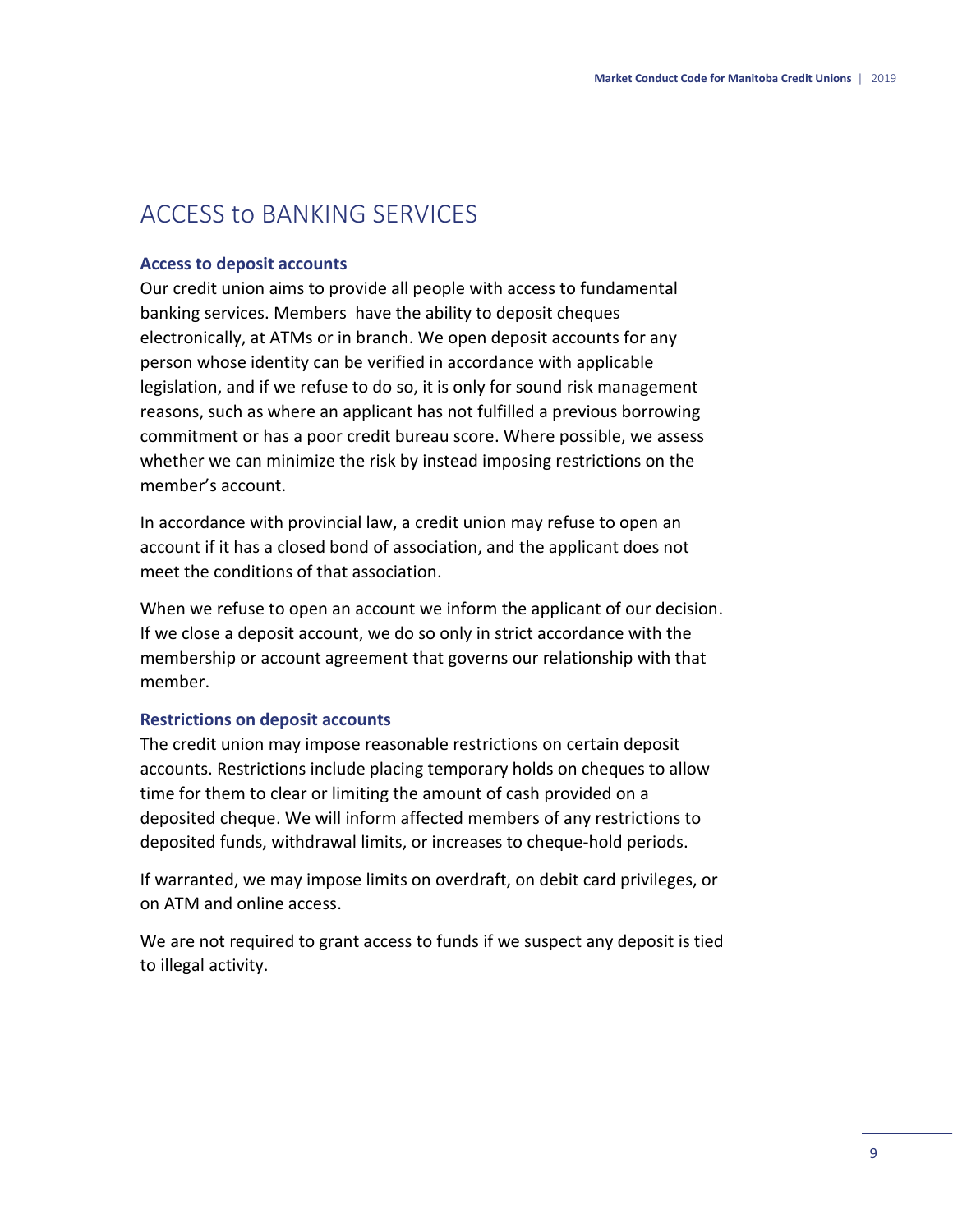# TRANSPARENCY and DISCLOSURE

Our credit union provides suitable product and service information that is easy to understand, and considers the financial needs of the member. We ensure that up-to-date information is available to all members before and after a product or service is acquired.

#### **Informed decisions**

When a member opens an account, we help them make an informed decision by letting them know the key features of that account. We strive to ensure members are aware of the financial implications of a transaction and draw special attention to key areas of an agreement, including fees and charges, restrictions, overdraft protection, deposit insurance coverage, and other relevant terms and conditions.

To ensure our members are fully informed, we provide helpful and relevant information when a member acquires a product or service. Members receive regular updates regarding their account(s). We provide notice of changes to agreements, service fees or account structures, and interest rates in accordance with applicable legislation. We may also provide notice on our website, in-branch, by mail or electronically, even in cases where notice is not legally required. Members are encouraged to contact our credit union when requesting specific or additional information about their accounts.

### **Branch and ATM closures**

We understand the inconvenience that the closing of a branch or ATM may have on our members, and thus we make every effort to alert our members to the closing of a branch or ATM as soon as possible. We will always notify members of any closures – permanent or temporary – in accordance with applicable legislation.

### **Use of "banking" terminology**

In accordance with applicable law, if we use the terms "bank," "banker" or "banking" in our marketing materials to describe our business, we ensure all new members understand that their account is being opened in a provincial credit union and not a federal bank, and that our credit union participates in the deposit guarantee insurance program provided by the Deposit Guarantee Corporation of Manitoba (DGCM).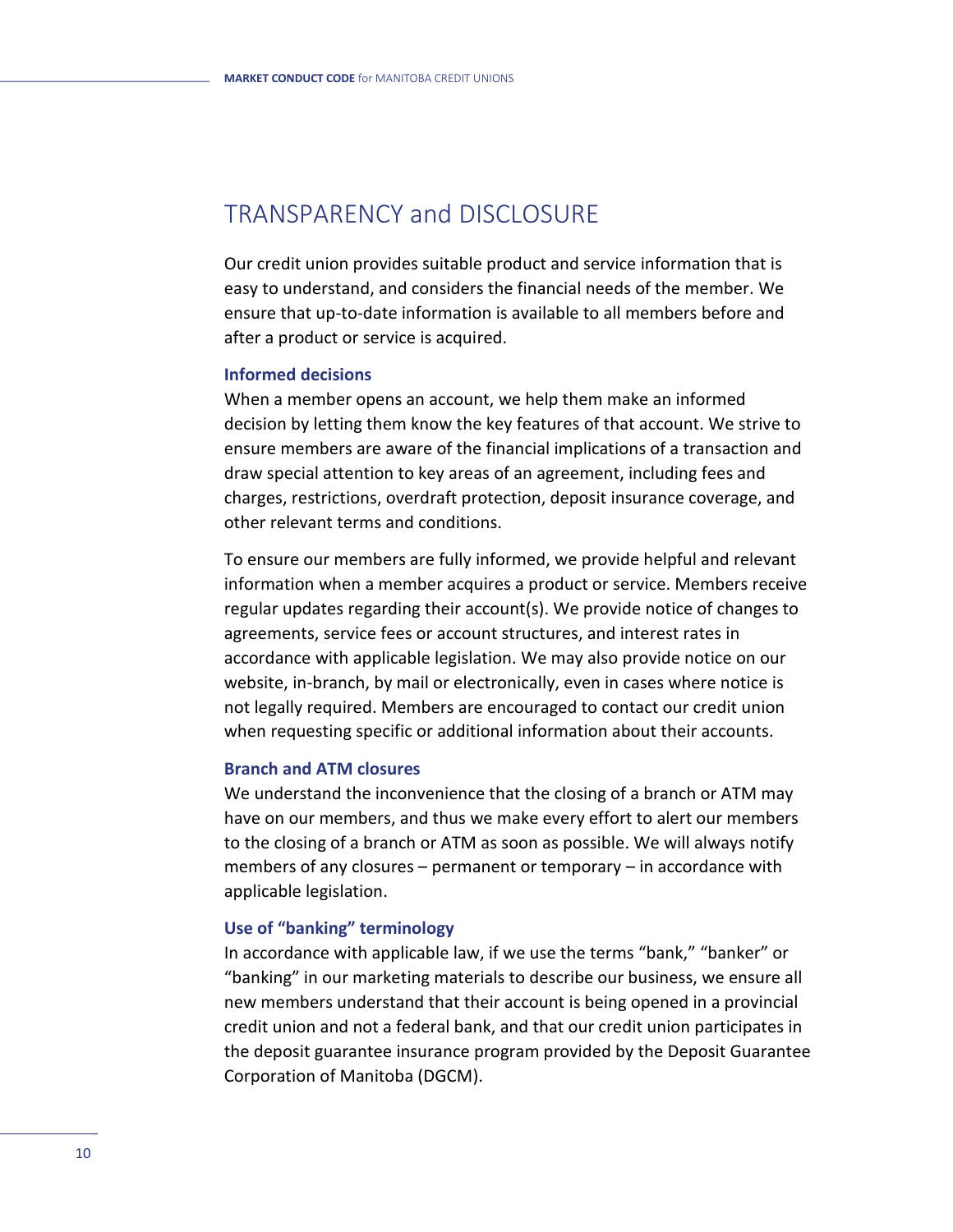### **Identifying deposit insurance system**

DGCM ensures that credit unions and the caisse operate under sound business practices and maintain quality assets, thereby minimizing the risk of loss. DGCM provides a 100% guarantee of deposits held with Manitoba credit unions and the caisse. For additional information regarding the role of DGCM in Manitoba, please visit dgcm.ca.

When making reference to the DGCM in any of our marketing materials, we comply with the guidelines established by the DGCM.